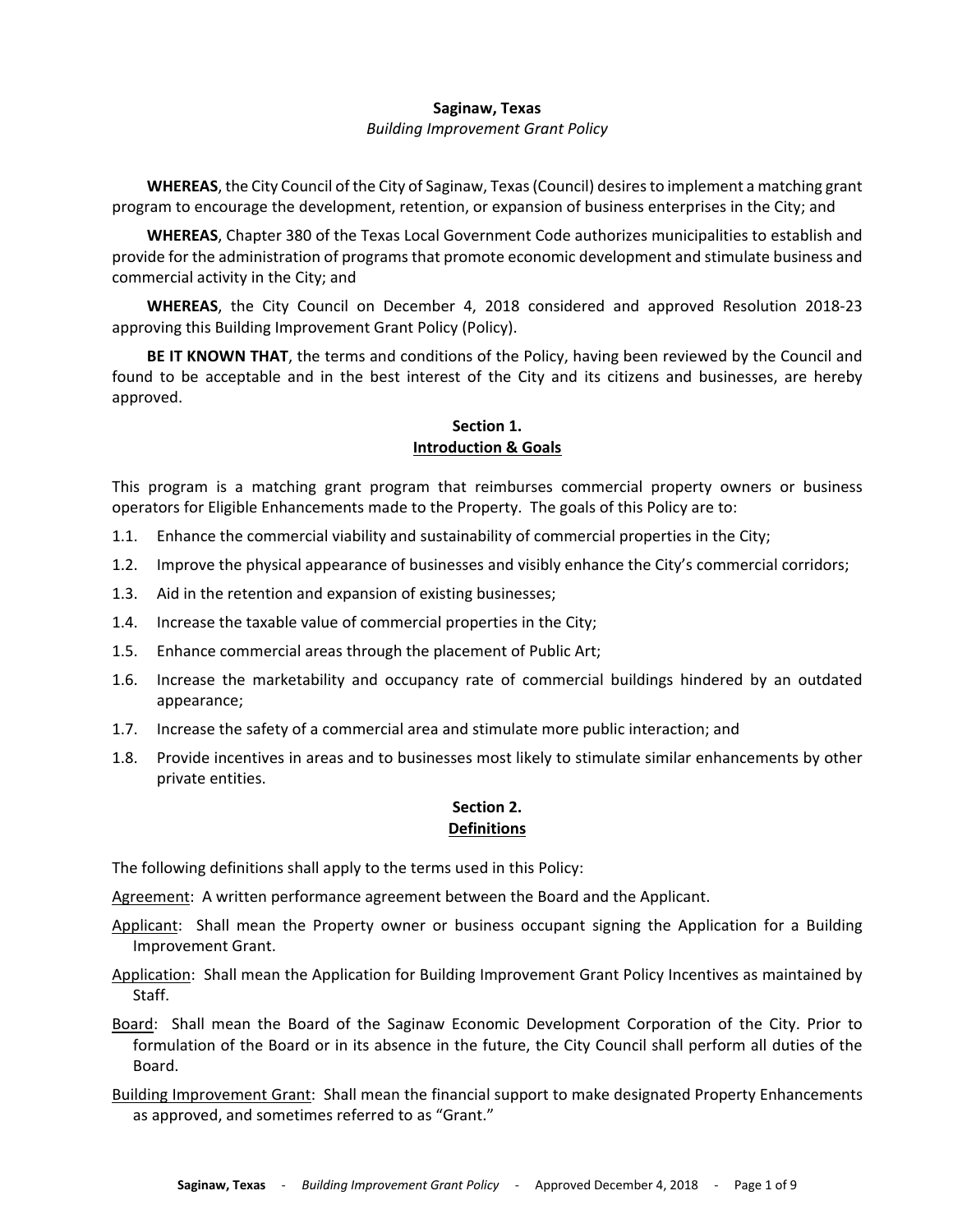City: The City of Saginaw, Texas.

City Council: The City Council of the City.

Code Violations: Shall be any violation of the City's code of ordinances.

Construction Costs: The cost of permits, fees, construction materials, and installation labor. All other associated costs are deemed excluded, including, but not exclusively, the following costs: design, construction document preparation, bidding, sweat equity and construction financing.

Eligible Enhancements: Shall mean the Enhancements identified as eligible in Section 4 herein.

Enhancements: Shall be as defined in Section 4 herein.

Façade: Shall mean the exterior of a building.

Notice to Proceed: A written notice authorizing the Applicant to begin construction as approved.

Policy: Shall mean this Building Improvement Grant Policy.

Property: Shall mean the physical lot and / or building to which Enhancements are being made.

Public Art: Shall mean sculptures, murals, architectural features and similar tangible exhibits, and specifically excludes performing arts.

Staff: The City Manager or their designee.

# **Section 3. Eligibility**

The following Properties and Businesses are eligible to receive Grants.

- 3.1. Properties: Only properties meeting the following requirements at the time an Application is submitted shall be eligible to receive Grants as outlined by this Policy:
	- 3.1.1. Within the City: Property must be located within the City's municipal boundaries.
	- 3.1.2. Non-Residentially Zoned: Property must be zoned for uses other than residential uses and the current use of the Property may not be residential.
	- 3.1.3. Tax-Paying Entity: The Property must be subject to the City's Ad Valorem property tax.
	- 3.1.4. Financial Standing: Property shall be in good standing as it relates to taxes or any monies due to the City.
	- 3.1.5. City Liens: Property shall be in good standing as it relates to any liens held by the City.
	- 3.1.6. Ownership: Property owners must provide sufficient proof of ownership.
	- 3.1.7. Code Violations: Property must not have any outstanding code violations.
	- 3.1.8. Frequency: Property must not have received a Grant for the same category of Enhancement (e.g. Façade, Landscaping) in a twelve month period.
- 3.2. Businesses: Only businesses meeting the following requirements shall be eligible to receive benefits outlined by this Policy:
	- 3.2.1. Financial Standing: The business shall be in good standing as it relates to taxes or any monies due to the City.
	- 3.2.2. Tax-Paying Entity: The business must be a tax-paying entity.
	- 3.2.3. Property Owner Approval: Businesses, if not the owner of the property to be occupied, must provide a copy of their lease agreement and support of the Application from the Property owner prior to approval of the Application.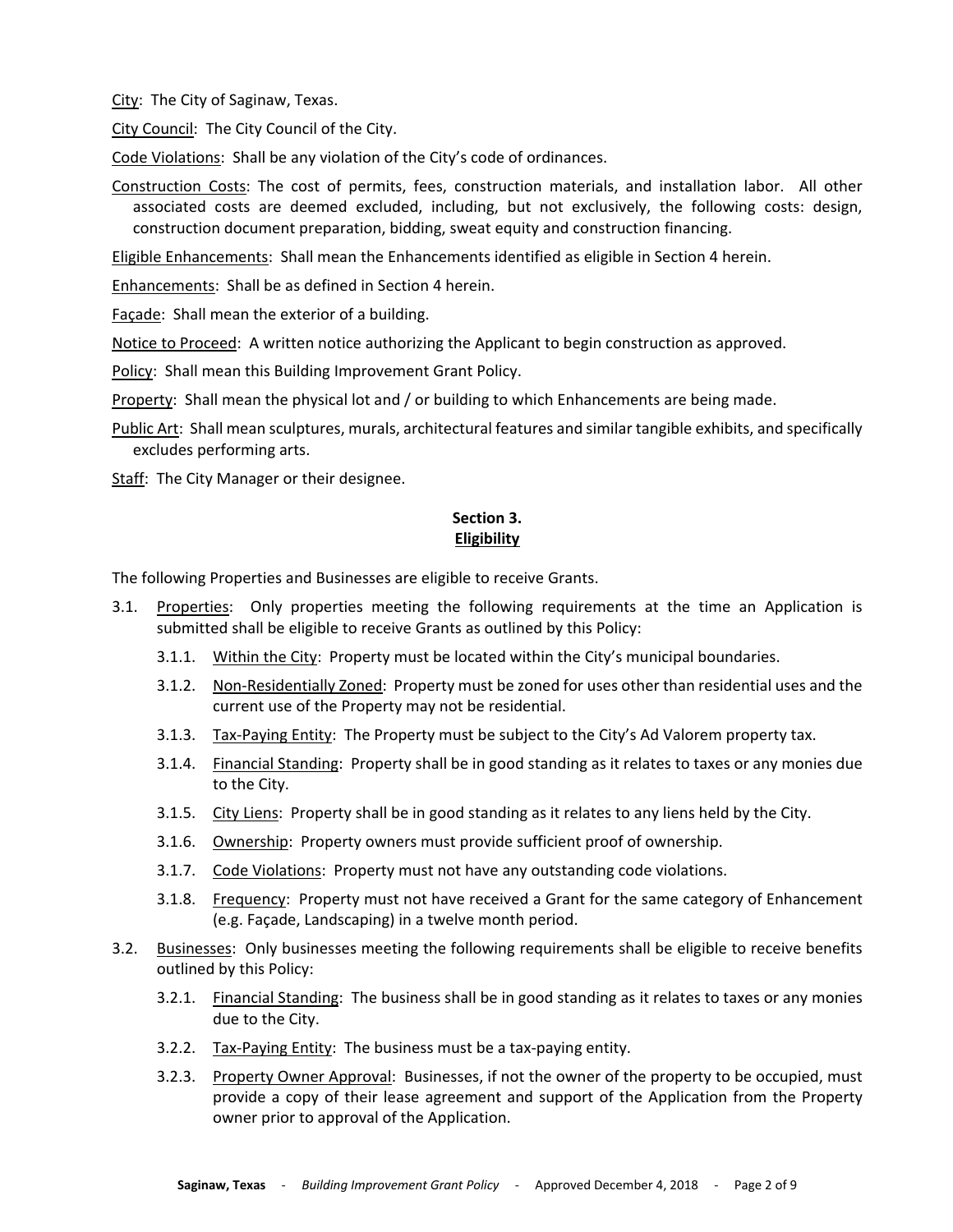### **Section 4. Enhancements**

- 4.1. Aspirations: As with any policy or regulation, it is difficult to precisely regulate factors that are not easily defined. With that in mind, the following are to be considered aspirations for contemplated Enhancements:
	- Enhancements should be compatible with the character and architecture of the individual building and those in proximity;
	- Where appropriate, Enhancements may act as a catalyst to create a unique environment;
	- Enhancements should make the Property more inviting to the public; and
	- Enhancements should be functional as well as visually appealing.
- 4.2. General Enhancement Eligibility: Property Enhancements shall be deemed as eligible or ineligible for the benefits of this Policy as defined below. In general, the following Enhancements, though not exclusively, are ineligible for all Grants:
	- Any Enhancement that does not comply with existing ordinances of the City;
	- Any Enhancements made prior to the Notice to Proceed;
	- Sweat equity or "in-kind" services;
	- New construction which is not specifically listed in this Policy as an Eligible Enhancement;
	- Any Enhancements to eliminate Code Violations of a Property or Business;
	- Fees for designing, engineering, surveying, legal services, financing, etc.; or
	- Any Enhancements not identified as eligible below. A potential applicant may discuss an enhancement not identified below with City staff to ascertain whether or not the enhancement meets the Purpose and Intent of this Policy. If so, an amendment to this Policy may be placed before the City Council to determine the merits of including a new eligible enhancement.
- 4.3. Façade Enhancements: The following are Eligible Enhancements except as noted otherwise:
	- 4.3.1. Façade Materials: Replacing deteriorated or unsafe façade materials with brick, stone, tile, wood, or siding meeting the City's masonry requirements and / or architectural standards. Removal of "slip" coverings of prior façade materials and re‐establishment of historic façade details. Repointing of mortared joints, replacement or repair of damaged masonry.
	- 4.3.2. Cleaning: Pressure washing or sand blasting existing facades, cleaning of tiles.
	- 4.3.3. Painting: Scraping, priming and otherwise preparing the surface and painting.
	- 4.3.4. Window / Doors: Replacement of or improvements to existing windows or doors that are visible from a public street. New windows and doors matching replaced windows or doors. Replacement of broken glass panes.
	- 4.3.5. Awnings / Canopies: Replacement of or improvements to existing awnings or canopies. New awnings or canopies.
	- 4.3.6. Historical Restoration: Restoration of architectural details of historic significance and / or removal of elements covering such details.
	- 4.3.7. Roof Repair: Replacement or repair of all or portions of the roof.
	- 4.3.8. Gutters and Downspouts: Replacement or repair of existing gutters and / or downspouts.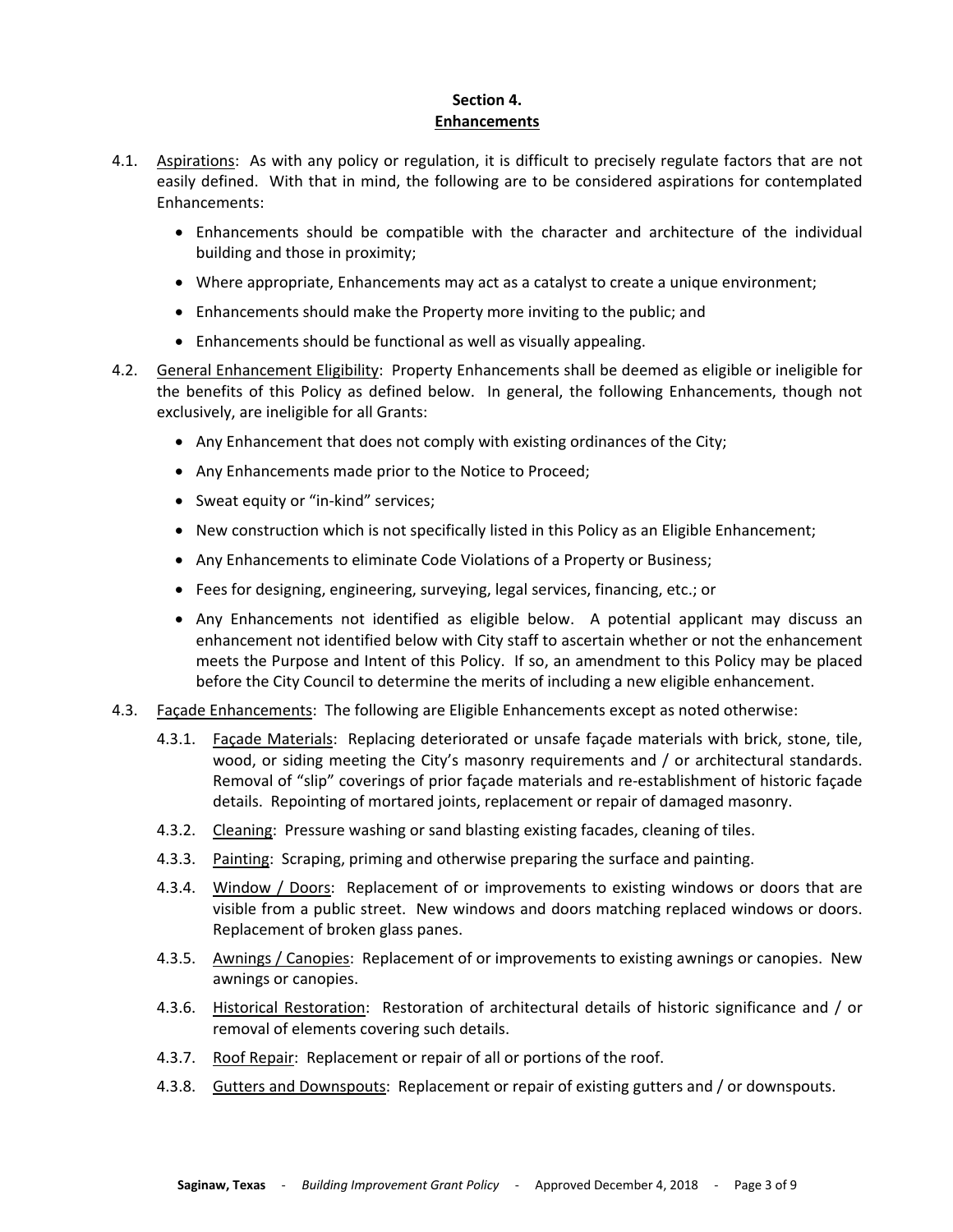- 4.3.9. Ineligible: Though not an all-inclusive list, the following are specifically not eligible: burglar bars, painting a new building.
- 4.4. Interior Renovation: The following are Eligible Enhancements except as noted otherwise:
	- 4.4.1. Renovations: Renovations that enhance the commercial usability of the building.
	- 4.4.2. Ineligible: Though not an all-inclusive list, the following are specifically not eligible: painting, wallpaper, and other types of aesthetic treatments.
- 4.5. Landscaping: The following are Eligible Enhancements except as noted otherwise:
	- 4.5.1. Edging: Providing a perimeter to shrub beds with materials deemed to be of a long life, e.g. brick, stone, concrete, steel.
	- 4.5.2. Shrubs and Trees: Shrubs and / or trees of a variety that are sustainable in the area when combined with removal of existing shrubs and / or trees that are either overgrown or of poor quality. Preference is given to xeriscape approaches using drought‐tolerant plant species.
	- 4.5.3. Seasonal Color: Providing one‐time planting of annual or perennial flowers in critical areas adequate to provide an appealing impact.
	- 4.5.4. Irrigation: Automatic irrigation system complying with all code requirements. Preference is given to water conservation measures and approaches (e.g. drip irrigation).
	- 4.5.5. Lawn Renovation: Removal or re-establishment of an existing lawn with a desirable type of lawn. (An automatic irrigation system is required with this Enhancement.)
	- 4.5.6. Fencing: Replacement of fencing or installation of new fencing that is visually appealing.
	- 4.5.7. Ineligible: Though not an all‐inclusive list, the following are specifically not eligible: landscape pruning, mowing and / or maintenance.
- 4.6. Lighting: The following are Eligible Enhancements:
	- 4.6.1. Interior: Lighting of a permanent nature that enhances the commercial viability of a building.
	- 4.6.2. Pedestrian: Increases in lighting in pedestrian areas on or adjacent to the Property, e.g. sidewalks, parking lots.
	- 4.6.3. Accents: Lighting that accentuates exterior features of the building or Property creating a pleasant ambience on the Property.
	- 4.6.4. Signage: Lighting that illuminates signage identifying the business.
- 4.7. Parking / Driveways: The following are Eligible Enhancements except as noted otherwise:
	- 4.7.1. Reconstruction: Removal of existing pavement, gravel, curbing, drives, accessibility ramps, etc. and replacement with reconstruction meeting City requirements.
	- 4.7.2. Resurfacing: Re-topping asphalt parking areas.
	- 4.7.3. Restriping: Repainting of parking stall stripes and / or fire lane graphics meeting the City's requirements.
	- 4.7.4. Ineligible: Though not an all-inclusive list, the following are specifically not eligible: Installation, repair or replacement of any surface that is not an all‐weather hard surface as required by the City's code of ordinances.

‐‐ The remainder of this page purposefully left blank. ‐‐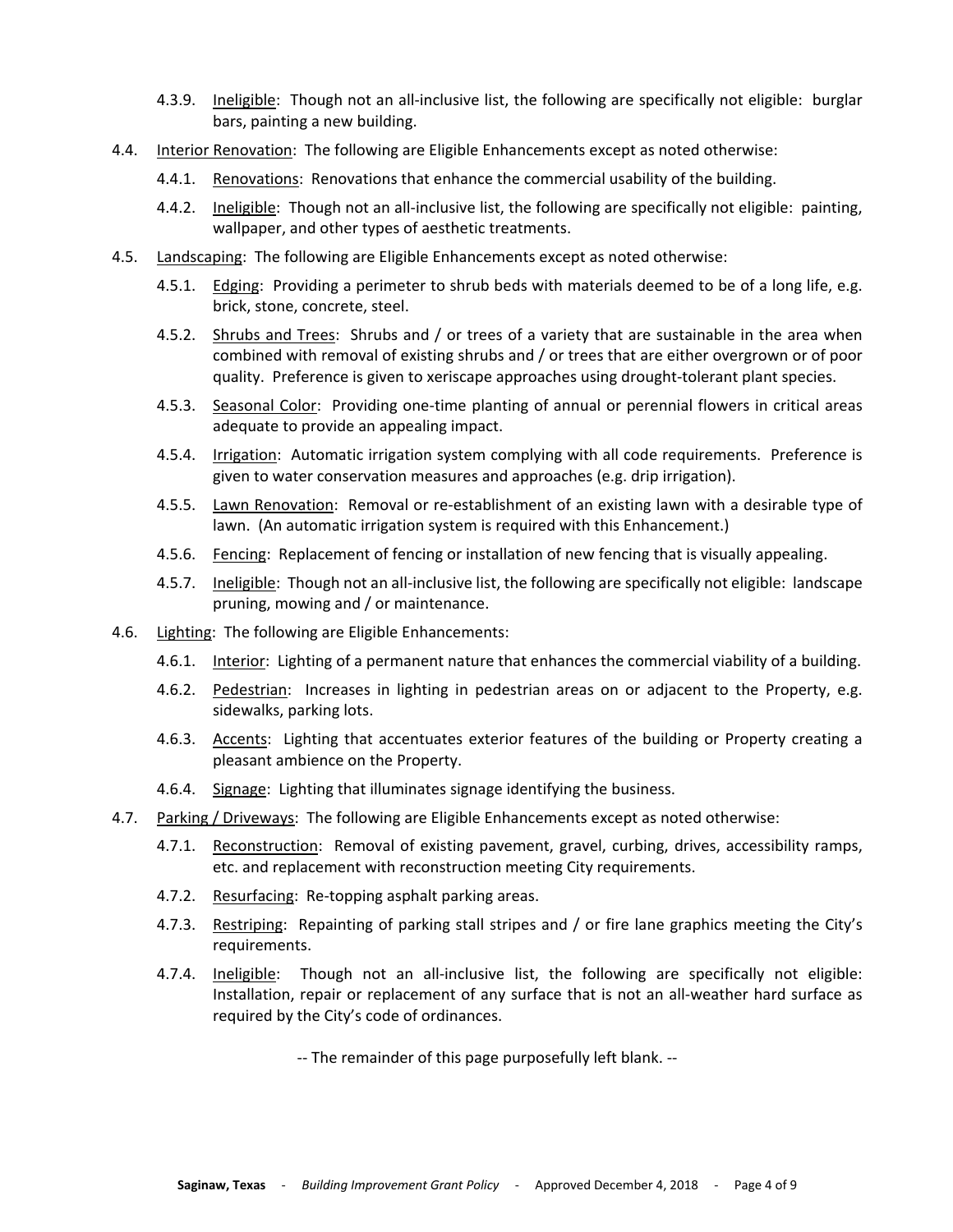- 4.8. Pedestrian Amenities: The following are Eligible Enhancements:
	- 4.8.1. Paving: Paving of a unique nature in areas that allow customers to congregate.
	- 4.8.2. Seating Areas: Provisions for seating in areas where customers may congregate before, during or after supporting the business.
	- 4.8.3. Shade: Provisions for shading pedestrian areas to include permanent or temporary canopies, awnings, umbrellas or similar shade structures.
	- 4.8.4. Music: Provisions for permanent installation of fixtures to accommodate providing music in areas where customers congregate.
	- 4.8.5. Trash Receptacles: Trash receptacles establishing or matching a design theme utilized throughout the pedestrian areas.
	- 4.8.6. Play Equipment: Recreational equipment intended for the entertainment of children when placed on private property in close proximity to the primary building.
- 4.9. Signage: The following are Eligible Enhancements. The replacement of signs that do not conform to current City requirements is a priority for the City.
	- 4.9.1. Replacing Signs: Replacing existing signs, with new signage that complies with all City requirements.
- 4.10. Code Compliance: The following are Eligible Enhancements:
	- 4.10.1. Public Accessibility: Reconstruction or new construction to comply with public accessibility requirements.
	- 4.10.2. Fire Suppression Systems: Replacement, upgrade, or installation of fire suppression systems in compliance with current codes.
- 4.11. Demolition: The costs of demolishing and removing existing structures on a Property may be considered for Property Enhancements.
- 4.12. Public Art: Providing for the placement of Public Art on the Property.
- 4.13. Participation Limitations: The potential matching Grant for each type of Enhancement would be the lesser of the Maximum Percentage or Maximum Per Enhancement Category Amount. The Applicant is responsible for the remaining costs of the Enhancement and must complete the full Enhancement to be eligible for the matching Grant.
	- 4.13.1. Maximum Percentage: A Maximum Percentage of fifty percent (50%) shall be the maximum percentage of the total cost of any Enhancement that the City will grant the Applicant.
	- 4.13.2. Maximum Per Enhancement Category: A Maximum Amount of five thousand dollars (\$5,000) is the maximum dollar amount to be granted for any category of Enhancement.
	- 4.13.3. Accumulative Maximum Grant: Notwithstanding the Maximum Percentage and Maximum Per Enhancement Category limitations for each type of Enhancement, no Property or Business may receive more than five thousand dollars (\$5,000) in matching Grants during one 12‐month period. The following examples are provided to clarify different application scenarios:
		- A. Example 1: Applicant desires to do \$12,000 in eligible Landscape Enhancements. By Policy, the maximum Grant allowed by the Max Percentage (50%) would be \$6,000, but the maximum Grant allowed by the Max Per Category would be \$5,000. The lesser of the two is \$5,000 which would be the maximum matching Grant for the \$12,000 landscaping project. Further, within a 12‐month period the Applicant cannot receive additional grants for any Enhancements (per Section 4.13.3).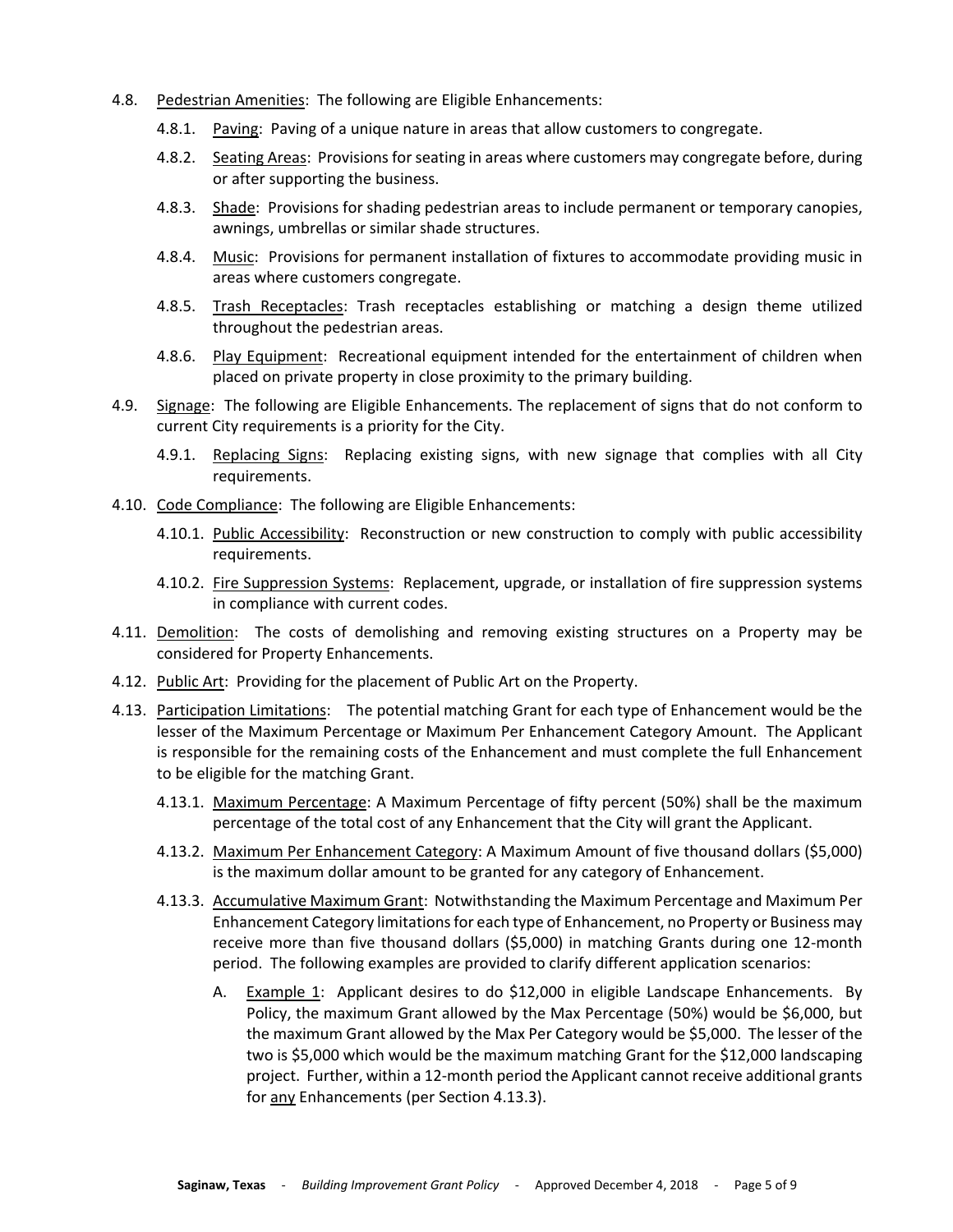B. Example 2: Applicant desires to do \$8,000 in eligible Landscape Enhancements. By Policy, the maximum Grant allowed by the Max Percentage (50%) would be \$4,000, and the maximum Grant allowed by the Max Per Category would be \$5,000. The lesser of the two is \$4,000 which would be the maximum matching Grant for the \$8,000 landscaping project. Further, within a twelve‐month period the Applicant cannot receive more grants for Landscape Enhancements (per Section 3.1.8), but may apply and receive a second matching Grant, not to exceed \$1,000 (\$5,000 max ‐ \$4,000 Grant) for any Enhancement category *other than* Landscaping.

### **Section 5. Grant Priorities**

The City has determined that the following are priorities for the benefits of this Policy. The evaluation of the merits of any Application shall take into consideration whether or not the Application also meets these priorities.

- 5.1. Preferred Areas: The following areas of the City are areas of priority for implementation of this Policy:
	- 5.1.1. Transportation Corridors including; Saginaw Blvd, Bailey Boswell Rd, Old Decatur Rd, Blue Mound Rd (west side), McLeroy Blvd; and
	- 5.1.2. Downtown areas.
- 5.2. Preferred Businesses: The following types of businesses are a priority for implementation of this Policy:
	- 5.2.1. Retail;
	- 5.2.2. Restaurants;
	- 5.2.3. Professional Office;
	- 5.2.4. Industrial and manufacturing; and
	- 5.2.5. Any sales-tax generating business.

#### **Section 6. Administrative Procedures**

## Following are the Administrative Procedures regarding the Application for and approval of Building Improvement Grants:

6.1. Pre‐Submittal: All Applicants are encouraged to meet with Staff prior to preparation of an Application. Applicants should contact the following to set up a meeting.

Department of Economic Development 333 West McLeroy Blvd, Saginaw, TX 76179 (817) 230‐0331

- 6.2. Application: The submittal of an Application is required prior to any evaluation of the request for Building Improvement Grants. The Application shall be on a form prepared by Staff and available on the City's website or at the location noted in 6.1.
	- 6.2.1. Required Information: The following shall be included with the Application:
		- A. Proof of ownership of the Property;
		- B. Photographs of the existing Property;
		- C. Drawings, renderings, plans of the proposed Enhancements;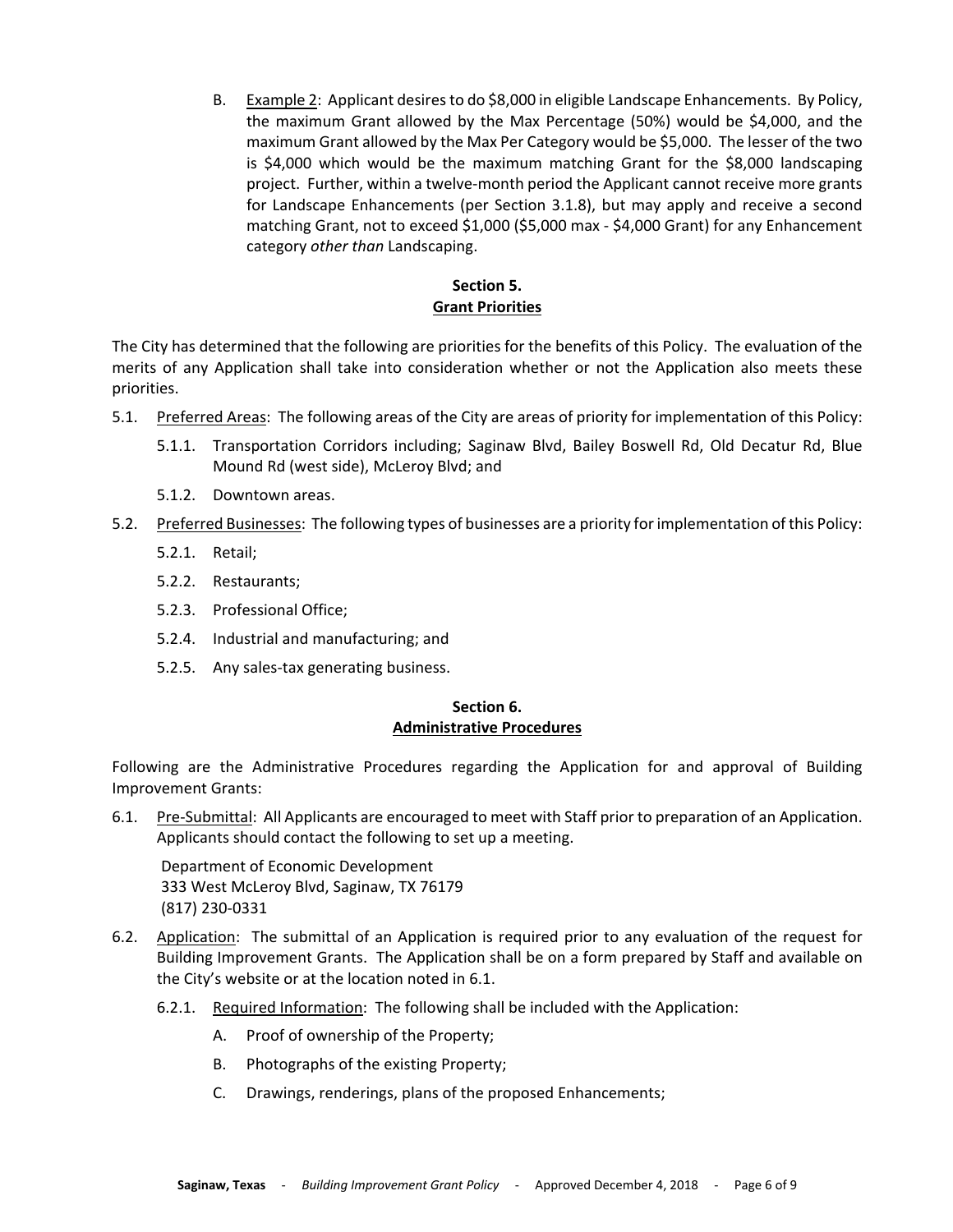- D. Written description of the Enhancements including building materials and color schemes to be used;
- E. Construction Cost estimate; and
- F. If Applicant is not the Property owner:
	- i. Written approval of the Application from the owner; and
	- ii. Copy of the signed lease agreement.
- 6.2.2. Amendments: Staff may amend the form of the Application as needed to more efficiently evaluate the merits of requested Enhancements.
- 6.3. Review & Evaluation: Following are criteria to review and evaluate the Application:
	- 6.3.1. Review Criteria:
		- A. Completeness of Application: Completeness of the Application; including all required attachments.
		- B. Grant Priorities: Whether the Application includes a targeted business classification or whether it is located in a targeted improvement area as defined in Section 5.
		- C. Impact: An estimation of the impact that the Enhancements might have, particularly as a catalyst for continued private investment.
		- D. Non-funded Improvements: Are the improvements associated with the Grant part of a larger effort to enhance the Property.
		- E. Elimination of a Non‐Conformity: Do the Enhancements eliminate a legal non‐conforming aspect of the Property.
	- 6.3.2. Staff Evaluation and Recommendation: The coordinating Staff member shall convene a team of the appropriate persons to evaluate the Application. Upon review, such team shall prepare a recommendation to forward to the Board.
		- A. Site Visit: Prior to formal evaluation of the Application, the Applicant shall allow Staff the opportunity to visit the Property to verify its status prior to any Enhancements.
- 6.4. Approval: The Board shall make the final decision regarding the merits of the Application and the appropriate Property Enhancement Grant to be given, if any, if funds are available as pre-approved by the Council for the funding period. If approval of the Application requires funds not pre‐approved by the Council, the board will prepare a recommendation to forward to the Council for final approval. Upon approval of a matching Grant, the Board shall enter into an Agreement with the Applicant on a form acceptable to the City Attorney. The Agreement, at a minimum, must contain the following:
	- 6.4.1. Enhancements: List the specifications of the proposed Enhancements on the Property.
	- 6.4.2. Access: Provide the City and Staff access to the Property to ensure that the Enhancements or repairs are made according to the specifications and conditions in the Agreement.
	- 6.4.3. Grant: Provide for the procedures of the matching Grant payment.
	- 6.4.4. Recapture Provisions: Provide for the repayment of a Grant if the Applicant or the condition of the Property do not fulfill all obligations required under the Agreement. The City may take any remedy necessary to recover the funds, including filing a lien on the Property.
- 6.5. Pre‐Construction Meeting: If the matching Grant is approved as noted above, and if deemed necessary by Staff, the Applicant must attend a pre‐construction meeting with Staff to coordinate any required permits, execute Grant documents, and resolve any questions either party might have.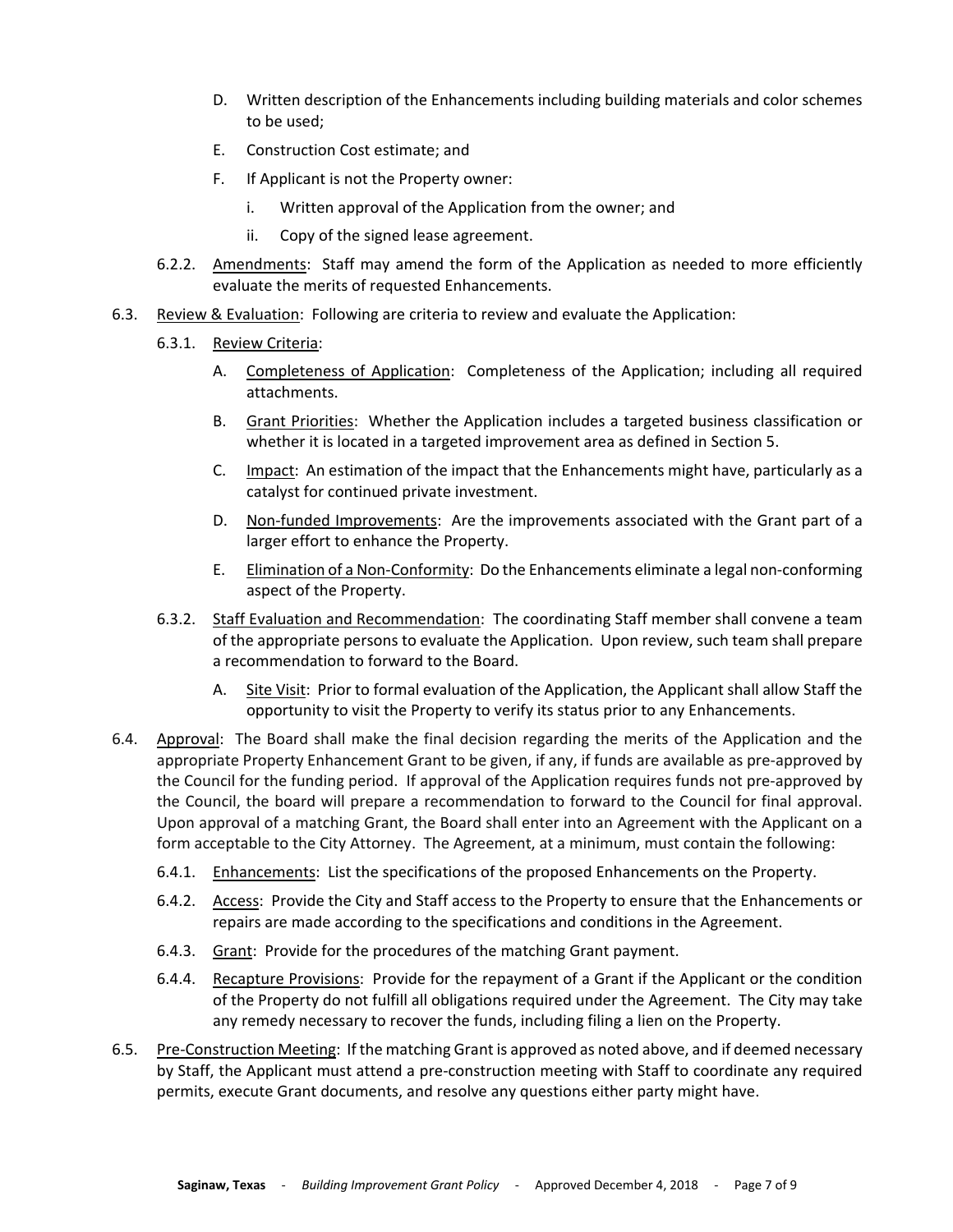- 6.6. Notice to Proceed: Upon approval as noted above, Staff shall prepare and issue a written Notice to Proceed authorizing the Applicant to begin work on the Enhancements. The Notice to Proceed shall in no event be regarded as the issuance or approval of a building permit or any other construction permits.
	- 6.6.1. Required: All Grant documents, including the Agreement with the City, must be executed and all required permits must be received prior to issuance of the Notice to Proceed.
	- 6.6.2. Beginning of Work: All work must begin within sixty (60) days of the issuance of the Notice to Proceed.
	- 6.6.3. Completion of Work: All work for approved projects must be complete within ninety (90) days of the Notice to Proceed unless an Applicant's written request for extension is granted in writing by the Board.
- 6.7. Construction: All construction shall be in accordance with all requirements for permitting and inspection required by the City.
- 6.8. Verification: Upon completion and approval of the work by the City, Staff shall verify that the work has been performed as authorized in the approval action.
	- 6.8.1. Documentation: The Applicant shall provide Staff with documentation necessary to determine the Construction Costs of the Enhancements as approved, e.g. copies of paid contractor invoices, receipts or processed checks. Construction Costs not supported by adequate documentation shall not be eligible for reimbursement.
- 6.9. Payment: Upon verification of compliance with the approval action, Staff shall cause a check to be issued to the Applicant in the approved amount.
	- 6.9.1. Cost Overruns: Any costs above and beyond the amounts approved shall be the responsibility of the Applicant.

# **Section 7. Applicant / Owner Certifications**

The Application shall include the following certifications which shall be affirmed by the Applicant / Owner by signing the Application.

- 7.1. Application Accuracy: The information provided in the Application, and all that may have been affixed thereto, is true and correct, and that the City may rely on all of the information therein contained, and all that may have been affixed thereto, as being true and correct.
- 7.2. Compliance: I (we) certify that I am (we are) solely responsible for all safety conditions and compliance with all safety regulations, building codes, ordinance and other applicable regulations. Neither approval of an Application nor payment of a Grant upon completion of the project shall constitute approval of the project by any City department or Staff or a waiver by the City of any safety regulation, building code, ordinance or other applicable regulation.
- 7.3. Insurance: I (we) certify that I (we) maintain sufficient insurance coverage for property damage and personal injury liability relating to the project.
- 7.4. Maintenance: I (we) certify that the Enhancements, once approved by the City shall be maintained for a period of three (3) years from the date of payment. No changes shall be made without prior written approval from the City.